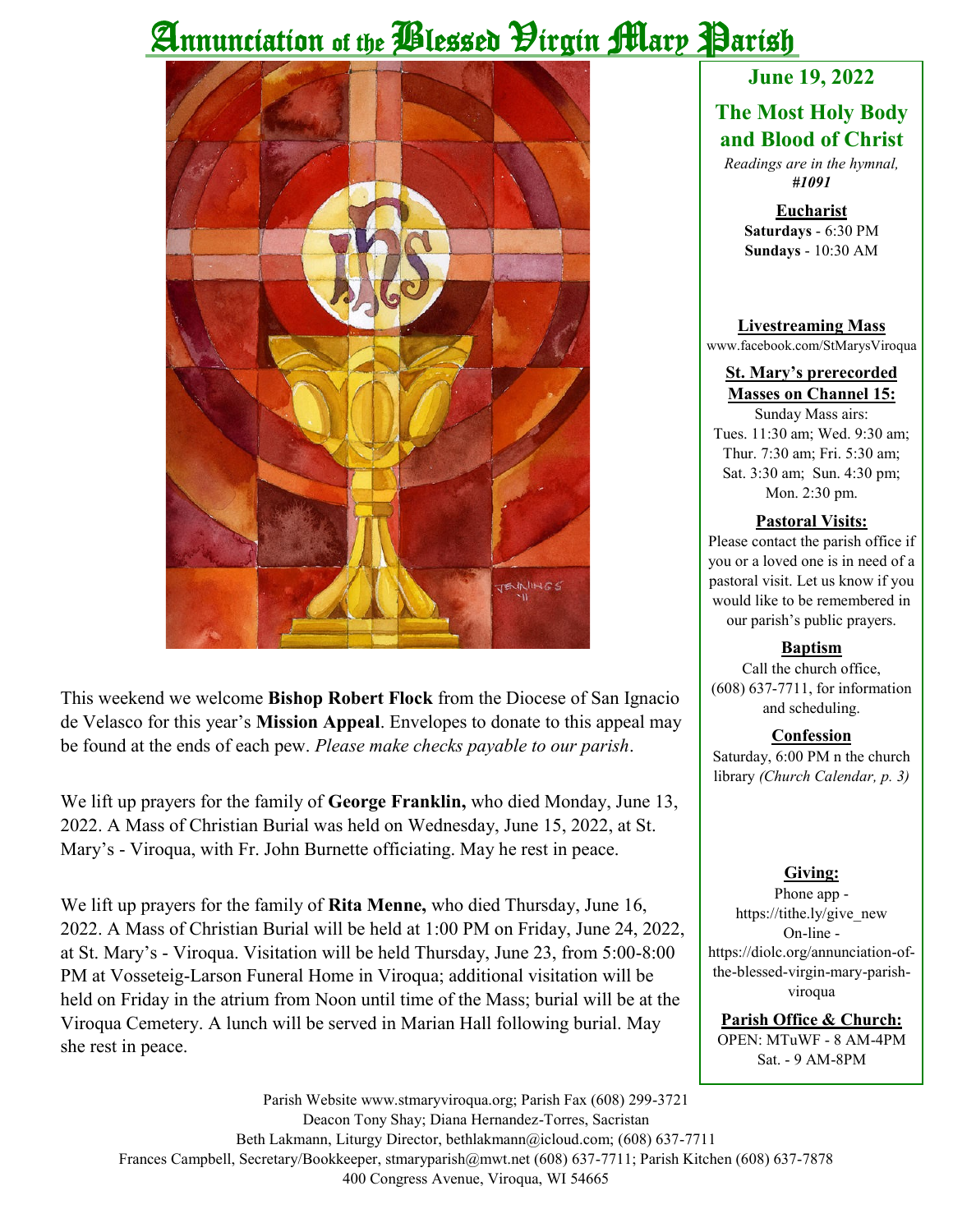## **June 19, 2022**

#### **Mission Coop Message 2022**

Dear Parishioners.

"I give thanks to my God at every remembrance of you… because of your partnership for the Gospel from the first day until now." (Philippians 1,3.5). This summer I will be marking 40 years of ordination to the priesthood with a celebration on my anniversary at St. Patrick's, Sparta (July 9th) and the next day in my home parish of St. Mary's Ridge. Prior to that I will be visiting your parish for a **mission appeal: June 18-19—**St. Mary's Coon Valley and St. Mary's Viroqua.

Shortly after my anniversary, I will be returning to Bolivia exactly 34 years to the day I first arrived, for what I expected to be an adventure of 5 or 6 years. I worked nearly 25 years at our mission parish in San Ignacio de Velasco, then 4 years as Auxiliary Bishop of the Archdiocese of Cochabamba, and so far, 5 years as bishop of the Diocese of San Ignacio de Velasco. Although our needs are many, this year I am asking you to support me personally as my bank account here in Wisconsin has no steady income and has been gradually draining out since I became a bishop and gave up my La Crosse Diocesan salary.

I am proud that my Diocese includes the majority of the Jesuit Missions of the Chiquitos region established in Bolivia between 1691 and 1767. They achieved an authentic inculturation of our catholic faith which has survived for centuries, along with the beautiful and now restored churches. Please see: https:// en.wikipedia.org/wiki/Jesuit\_Missions\_of\_Chiquitos.

There is also tremendous natural beauty, but these areas, like all of the Amazon basin, are sadly under assault as the forests are burned for agriculture and the rivers are contaminated from mining.

To fund the Diocese, we have various investments including cattle ranches, but our needs far outstrip what we can raise, as we must subsidize the clergy and our parishes, maintain our churches and schools, and provide relief for the poorest among us. Our mostly rural population lives on subsistence farming. May God bless you for your generosity and repay you many times over.

Bishop Robert Flock Diocese of San Ignacio de Velasco *(Please make checks payable to your local parish*)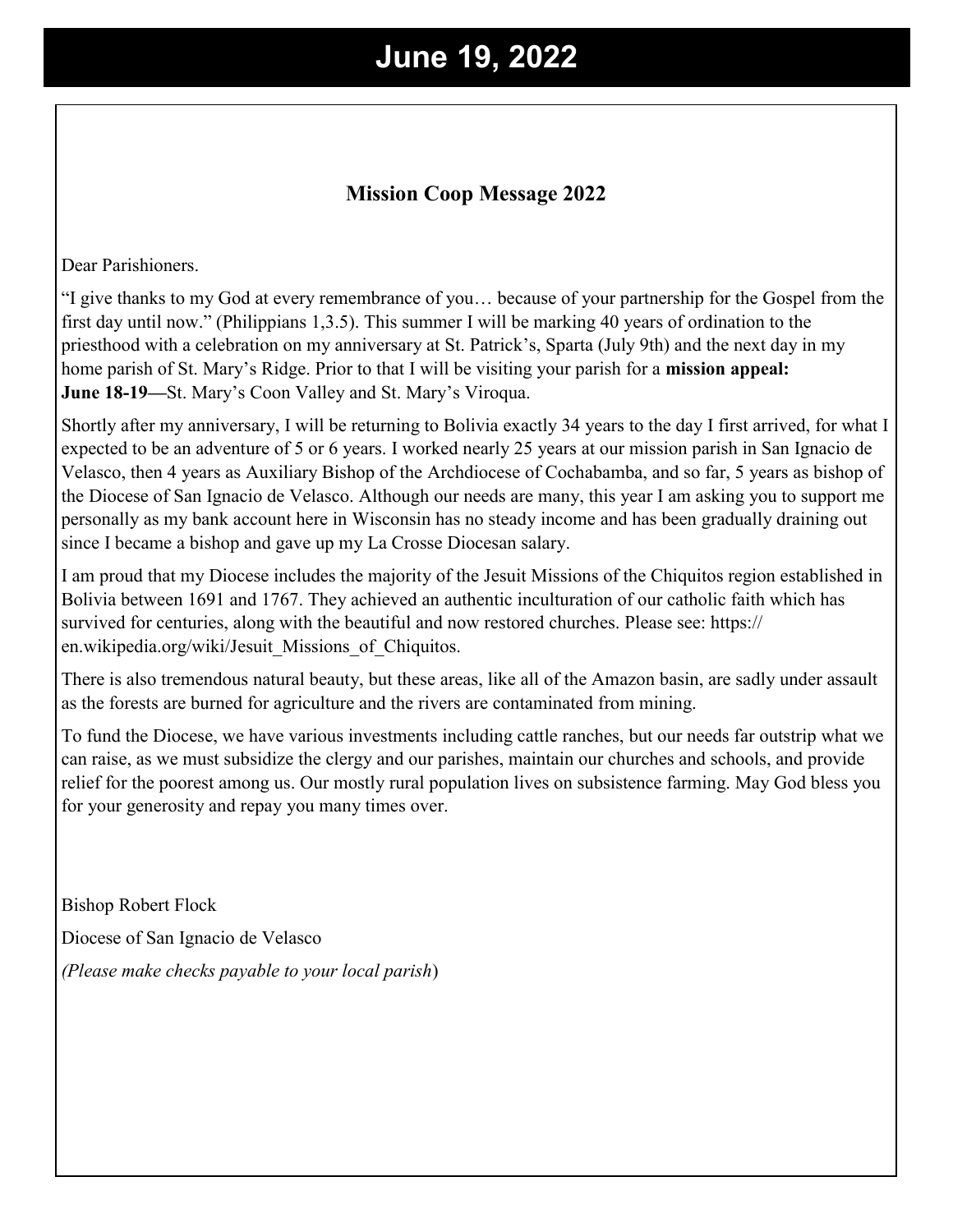## **June 19, 2022**

#### **FINANCIAL REPORT**

Week of June 6-12, 2022 Adults: \$1,779.00 Offertory: \$196.00 Loaves & Fishes: \$135.00 Total: \$2,110.00 April E-gifts: \$1,814.81 Needed Weekly: \$3,400.00

#### **2021-2022 DIOCESAN ANNUAL APPEAL**

Target: \$36,530.00 Pledged: \$40,770.00 Cash to date: \$40,705.00 THANK YOU!

#### *Ministry Schedule*

#### **Sat., June 25, 6:30 PM**

 Jacque Shay Eucharistic Minister Host Seth Kiedinger Altar Server Dan Kiedinger Lector

#### **Sun., June 26, 10:30 AM**

 Al Mislivecek Eucharistic Minister Host Breyer Bothe Altar Server Elizabeth Von Ruden Altar Server Dale Pertzborn Lector

**If not able to serve as scheduled, please request a sub through MSP. Thank you!**

#### **MASS INTENTIONS & CHURCH CALENDAR**

**Saturday, 18 June, 2:00-3:00 PM Holy Hour of Reparation Saturday-Sunday, June 18-19, Missionary Cooperative Program, Most Rev. Robert Flock Saturday,** 18 June, **No Confessions Saturday,** 18 June, 6:30 PM +**Joe Biebl** (Lucille Krause) **Sunday,** 19 June, 10:30 AM +**Deceased Members of the Peter Spaeth Family** (Pat Spaeth Family) **Monday, 20 June, Parish Office Closed in Observance of Juneteenth Monday, 20 June, 6:00 PM Liturgical Committee Meeting in Church Library Saturday,** 25 June, 6:00 PM **Confessions Saturday,** 25 June, 6:30 PM **Roger & Joyce Humfeld's 50th Wedding Anniversary and John & Jennifer Stoltz's 51st Wedding Anniversary Sunday,** 26 June, 10:30 AM +**Sarah DeWitt** (Jeanette Amundson) *No weekday Masses until further notice.* Weekday Masses at nearby parishes:

St. Mary's-Gays Mills Thursday, 8:30 AM St. Philip's-Rolling Ground Tuesday, 8:30 AM

Sacred Heart-Cashton Tuesday & Friday, 8:00 AM St. Charles-Genoa Tuesday-Friday, 8:00 AM; Shrine-La Crosse Monday-Friday, 12:15 PM

Sacred Heart-Cashton Sunday, 7:00-8:00 AM St. Charles-Genoa Saturday, 3:15-3:45 PM; weekdays prior to Mass Shrine-La Crosse Monday-Friday, 11:45-12:45 PM

Confession at nearby parishes:

#### *Schedule for future help out priests*:

18-19 June Bishop Bob Flock - Mission Coop 25-26 June Fr. Antony Joseph 2-3 July Fr. Antony Joseph

#### *Pastoral Council Members*

Kris Brueggen brueggen@mwt.net Phyllis Krause phylliskrause63@gmail.com Parker Moore parkerm53@gmail.com Pat Peterson peterson.pata@gmail.com Cathy Poshepny cposhepny@gmail.com Tony Shay tafts4268@gmail.com Dennis Vinger dvinger@kickapoo.k12.wi.us

Our Pastoral Council is here to serve. They help us discern the needs of our community and the call of the Spirit in our time. **Please feel free to contact them** with your concerns.